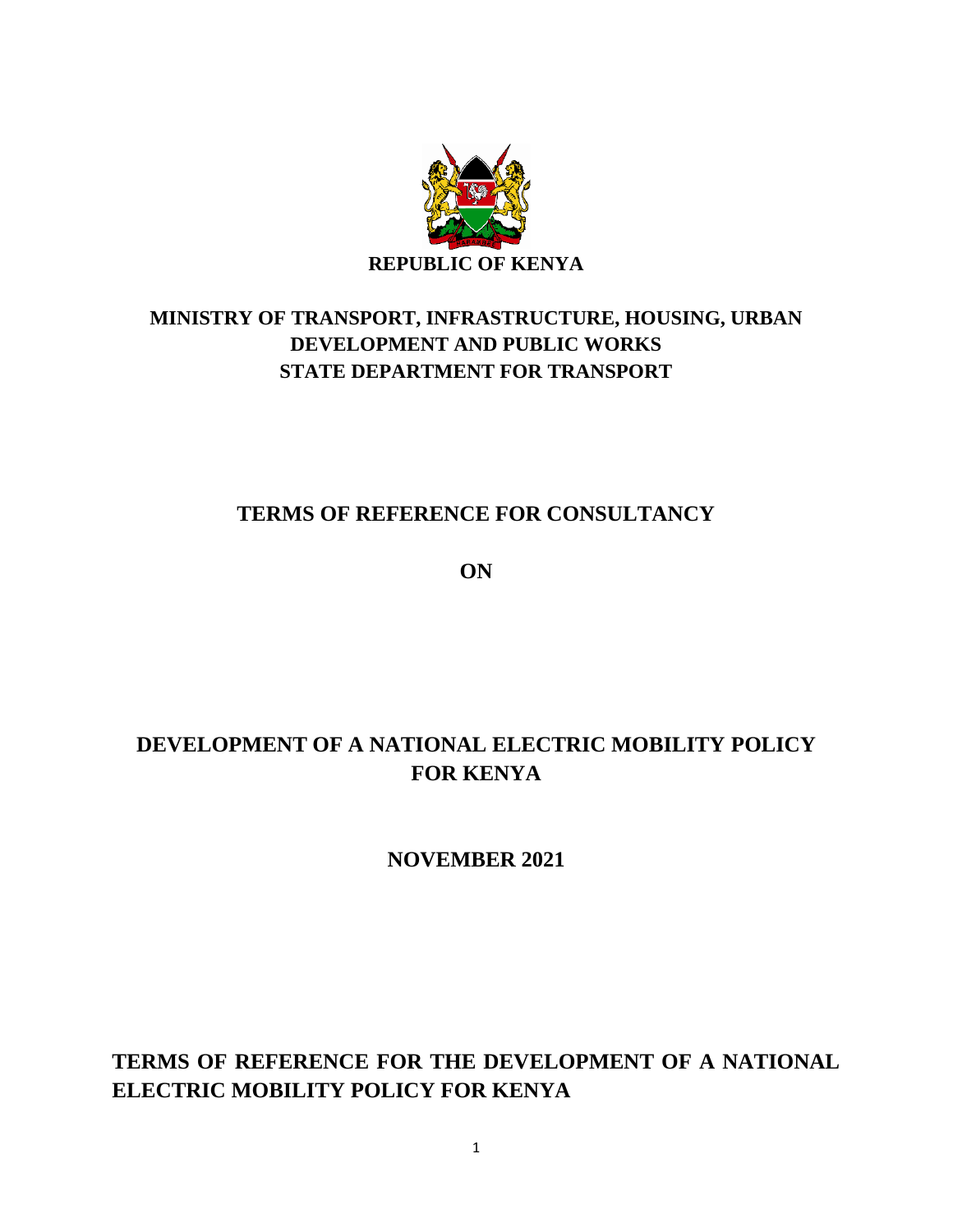### **1.0 Project Background**

The World Bank jointly with the Government of Kenya is funding the Horn of Africa Gateway Development Project (HoAGDP) and the State Department for Transport is one of the Implementing Agencies for the Project. HoAGDP is a Regional Project that aims at enhancing regional trade facilitation, improvement of transportation and institutional strengthening. The Project components include institutional strengthening for the State Department to improve its capacity in policy formulation, regulation and oversight of the transport sector. In this regard, one of the activities under the Project is the Development of a National Electric Mobility Policy for Kenya.

The key objective of the State Department for Transport is to develop efficient, safe, sustainable, integrated and seamless multimodal transport system comprising air, marine, road and rail modes of transport. Transport is a key enabler to sustain and grow other major sectors of the national economy. Adequate regulatory framework is essential for optimal transport services.

### **1.1 Background for the Study**

The increasing level of air pollution across the globe has been a cause of concern for policy makers. Transport is a major energy consumer and among the largest sources of Green House Gases (GHG) emissions. It is also one of the principal sources of urban air pollution, which impacts the local environment and human health. International trends signal that ownership of passenger vehicles will continue to grow in the coming decades. At the same time, the world will have to undertake measures to reduce total global GHG emissions by 40-70% below 2010 levels by 2050 in order to limit the worst impacts from global climate change.

The transport sector represented 15 percent of national greenhouse gas (GHG) emissions in 2015 in Kenya. This share is expected to rise to 17 percent by 2030 (Government of Kenya, 2017) with its growing motorization. Air pollution is a major contributor to respiratory diseases in Kenyan cities, with concentration of particulate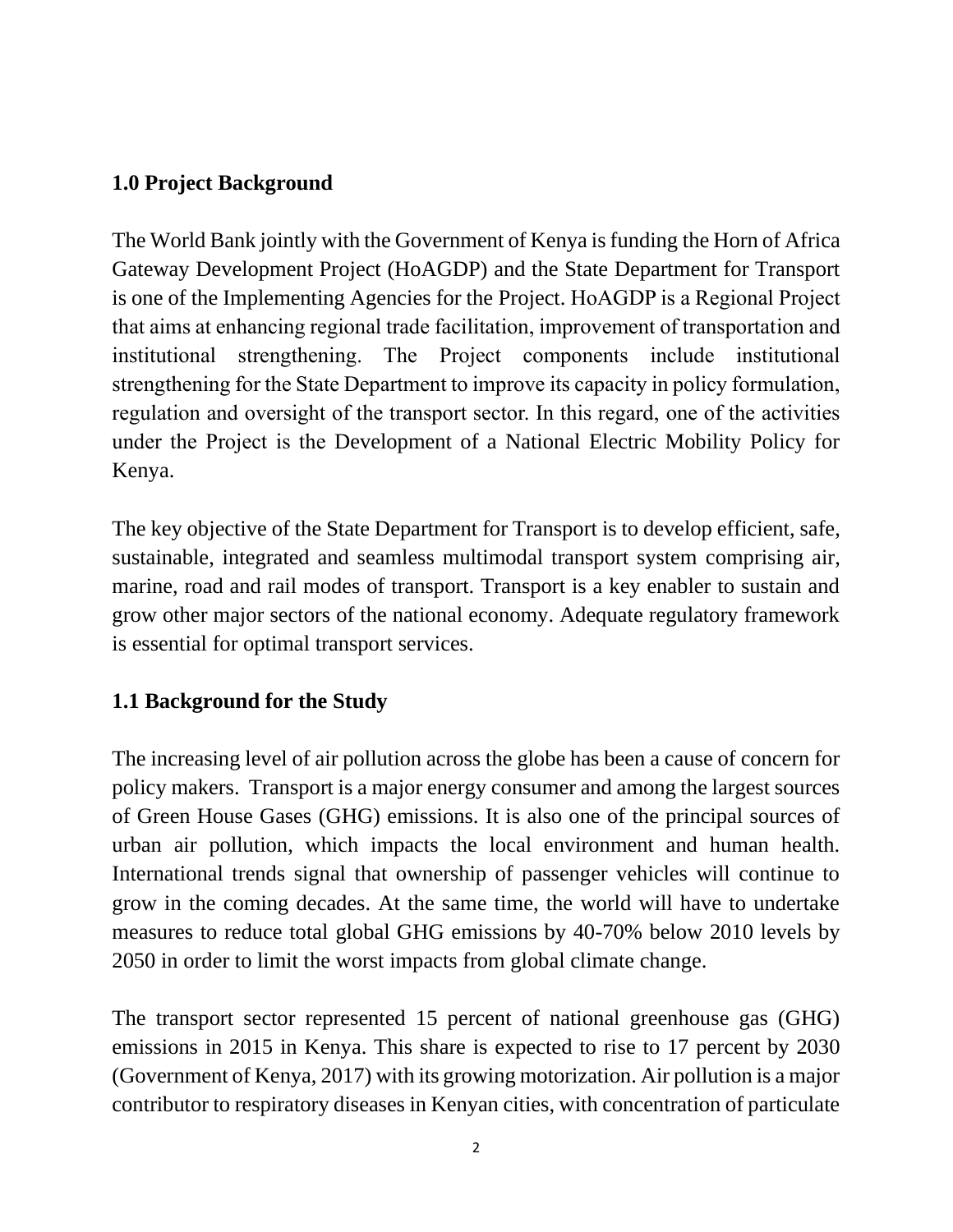matter (PM) in many places exceeding recommended thresholds manifold. Kenya aims to achieve a low-carbon, climate resilient development pathway and transportation is one pillar of this mitigation plan to ensure a decrease in GHG emissions.

Electric mobility has gained prominence as a strategy to: mitigate GHG emissions, improve air quality, decrease fossil fuel dependency and boost energy security in the context of the increasing world-wide vehicle demand. Further, Kenya has initiated an array of policy options to regulate the impact of vehicle tail pipe emissions in the country. These measures include: the introduction of more restrictive emission standards, proposals for revision of age limit on imported vehicles, as well as separate discussions on a feebate and rebate system for imported and locally manufactured vehicles. Overall, electric mobility provides an opportunity for leapfrogging a number of these barriers. Increase in the uptake of electric mobility has been prioritized and included in the National Climate Change Action Plan (NCCAP) 2018-2022 as a mitigation action that can provide ease of mobility with minimal destruction to the environment.

The 2012 Integrated National Transport Policy (INTP) currently under review, made various recommendations to address climate change, including; a) setting minimum targets to reduce GHG emissions and enhance clean air policy, and b) Putting in place various technical, operational, regulatory and market-based mitigation measures to address climate change in the transport sector. The INTP further identifies electric mobility as a key opportunity for the transport sector. The policy proposes encouragement of uptake through development and inclusion of incentives and standards for electric vehicles among other strategies.

### **2.0 Rationale for Undertaking the Assignment**

Kenya, through its Nationally Determined Contributions (NDC) to the Paris Agreement has updated its commitment to lower GHG emissions by 32% by 2030, relative to the Business as Usual (BAU) scenario of 143 MtCO<sub>2</sub>eq, through among other measures, implementation of low carbon and efficient transportation systems. The National Climate Change Action Plan (NCCAP) 2018-2022, the main instrument for achieving the NDC target, has prioritized a number of measures for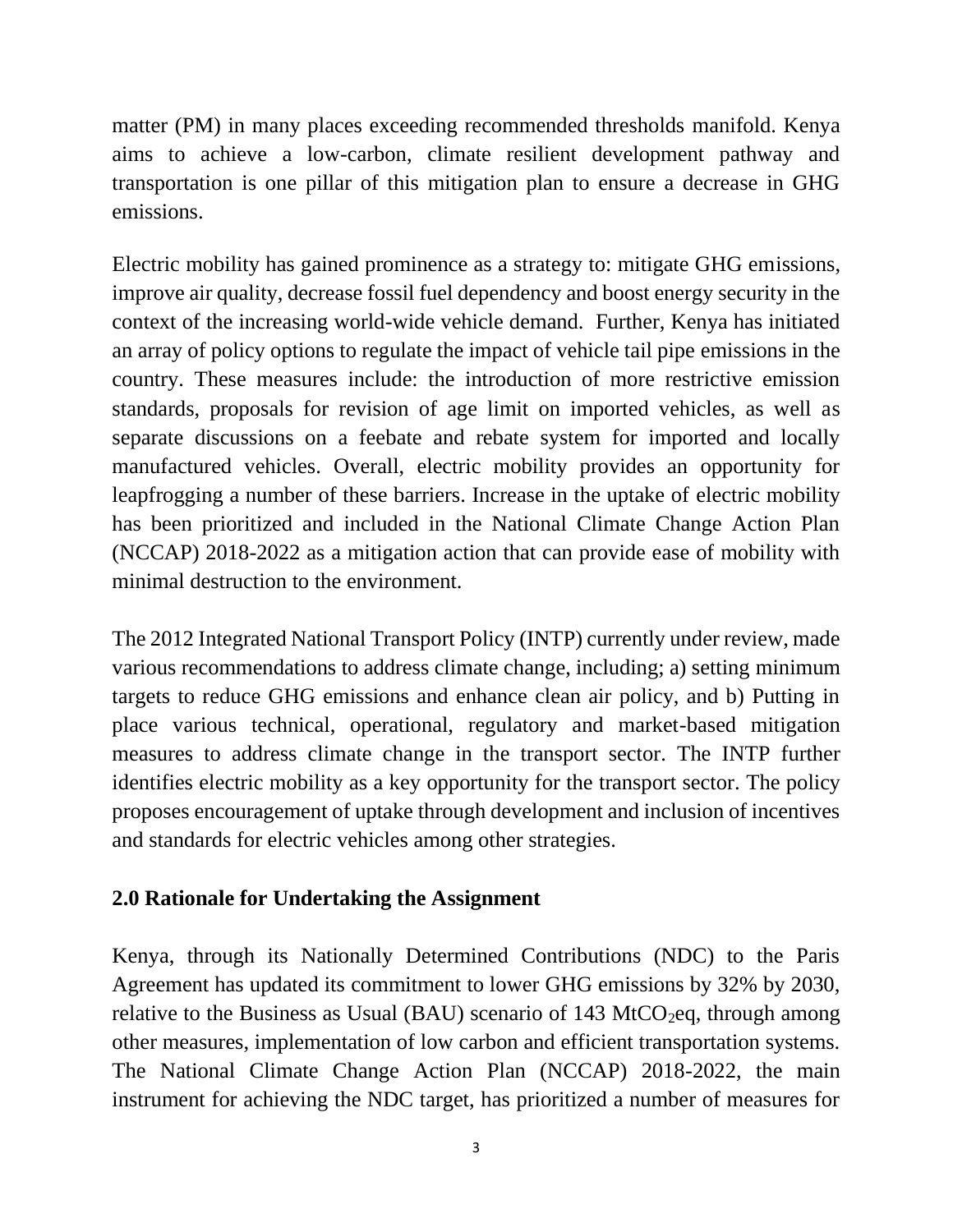the transport sector to mitigate climate change, key among them being electric mobility. The Action Plan has proposed awareness building, development of technology for electric mobility, piloting and use of electric modes of transport and exploring infrastructure needs for electric mobility. The transport sector will contribute to this objective by cutting emissions by at least 8 percent (minimum target).

Over the last 10 years, Kenya has successfully developed substantial power generation capacity and has overcome the shortfalls that had plagued the energy sector for decades. The country has expanded generation capacity of a welldiversified mix with close to 90 percent of energy being generated from clean sources (mainly geothermal, hydro and wind). The installed generation capacity currently stands at 2,819MW compared to the peak demand of 1,912MW, giving a healthy margin of over 30 percent. Significant capacity addition is expected in the near term, which will add to the capacity surplus. Despite having an aggressive connection campaign in recent years resulting in doubling its connection base from 3.2 million 2014 to over 7 million currently, demand growth has been modest. This creates opportunities for serving demand for alternative uses like electric mobility.

Further, the Kenya National Energy Efficiency and Conservation Strategy (NEECS) (2020), developed by the Ministry of Energy, provides a roadmap towards setting and achieving energy efficiency goals. Under transport sector, NEECS has identified three targets namely: improvement of fuel economy, increasing the share of electric vehicles aiming to reach 5% of cars imported annually by 2025 and increase the number of commuter rail passengers from 116, 000 to 150, 000 per day. The strategy proposes regulatory actions and financial mechanisms to increase the ownership of electric vehicles in Kenya; these includes, provision of incentives through lower import duty for electric vehicles, revision of Building Code to incorporate charging stations in public buildings and estates, vehicle labeling and  $CO<sub>2</sub>$  taxation and awareness-raising for e-mobility.

In the recent past, interest in electric mobility in Kenya has continued to grow. Different entities are trying out different business models, models of ownership and applicability; some are importing used vehicles, some are importing and assembling components, others are retrofitting old ones, while others have opted for the leasing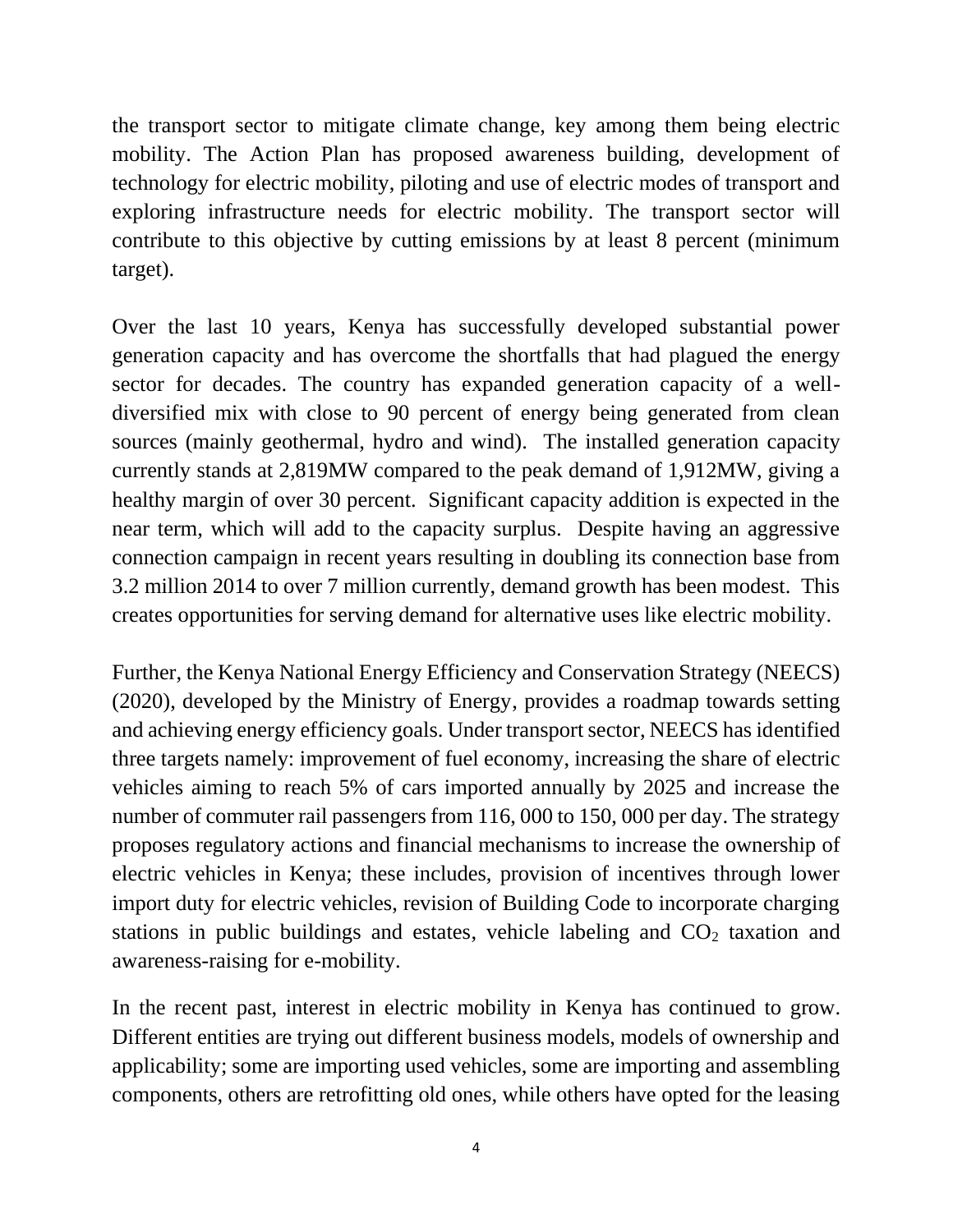and battery swapping models. Further, a clear understanding of what impacts an increased uptake of electric vehicles will have on the energy grid will be critical. An economy-wide understanding of the overall impact of uptake of electric mobility is key. This will consider impacts on the environment, health, and on the automotive industry and any other relevant sectors not listed here. The Consultant is expected to carry out a comprehensive assessment of the situation and detail mitigation measures in the compilation of background information that will inform what is captured in the policy.

Thus, the Consultant hired will provide background information necessary for introduction of electric mobility, develop a draft electric mobility policy as well an implementation plan for the policy.

## **3.0 Objectives**

- i. To develop an e-Mobility policy that will guide development of e-mobility in Kenya
- ii. To provide strategic proposal for creation of a favorable and enabling environment to enhance uptake of electric vehicles and supporting infrastructure in Kenya
- iii. To support the transport sector to meet its NDC goals and targets.

## **4.0 Scope of Services**

The consultancy will assess and propose how the statutory environment can be structured to support electric modes of transport and prepare a National Electric Mobility Policy for Kenya. In this regard, this assignment will assess key areas in the structural set up that need to be addressed and propose mitigation and incentive options.

To deliver this assignment, the Consultant is expected to deliver the following tasks:

## **Task 1: Compilation of Background Information (Baseline) (30 working days)**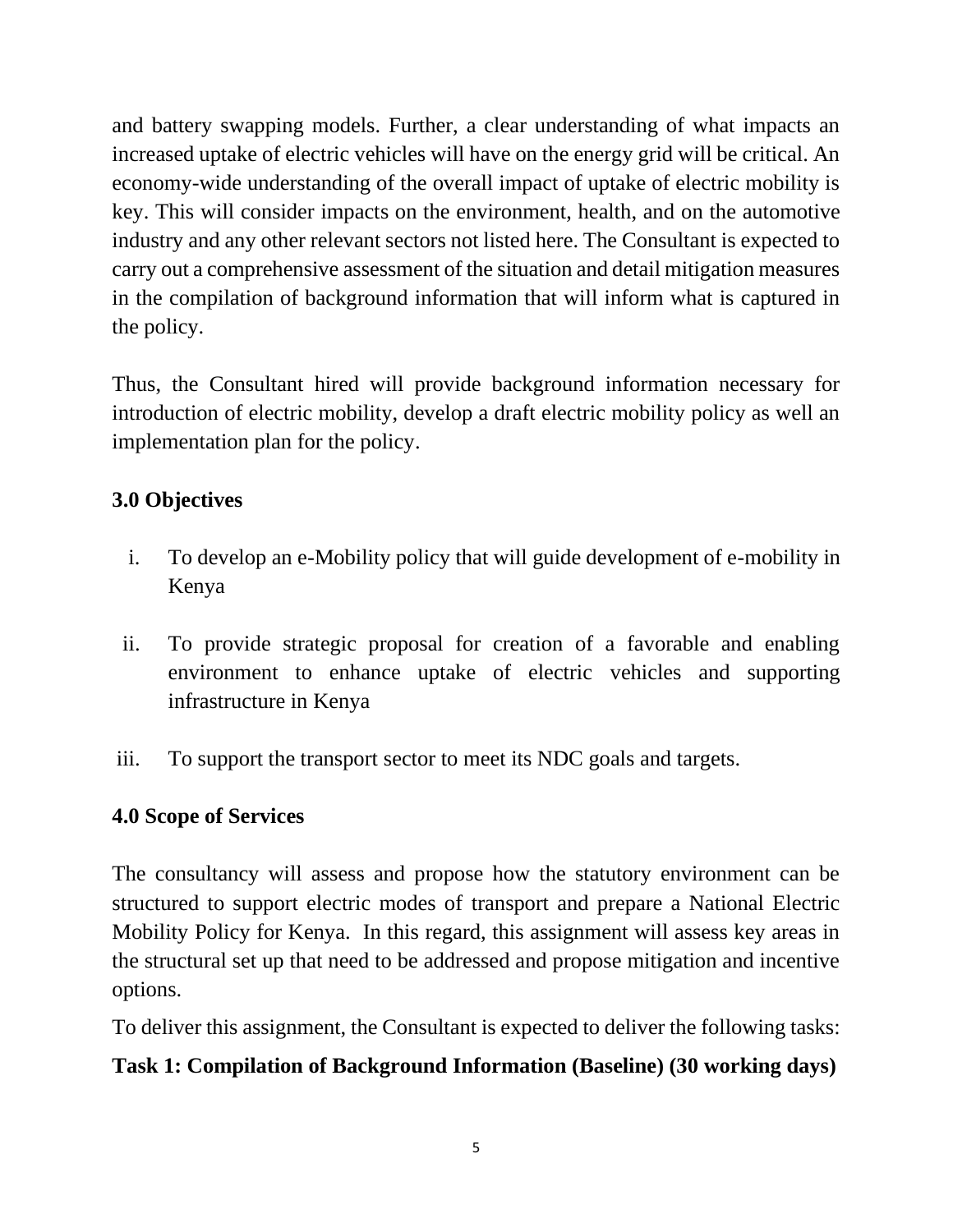This task will focus on the presentation of background on electric vehicles and general aspects of benefits and challenges for this mode of transportation.

The task will include an assessment of the following:

### **1.1 Current Situation of Traditional Mobility and E-mobility:**

- i. Review existing literature around electric mobility including but not limited to electric vehicle technologies (plug-in, hybrid and battery electric vehicle), Transmission Service Operators (TSO), Retrofitting Internal Combustion Engines (ICE), and infrastructure.
- ii. Review the legal and regulatory environment including the taxation regime affecting electric mobility in the country
- iii. Undertake infrastructure and operational aspect/challenges of electric mobility in Kenya
- iv. Collect relevant data on e-mobility and make projections to inform the policy
- v. Undertake review of passenger/freight traffic in the country and in particular major towns to establish/quantify mobility demand – to inform traditional/electric vehicle supply
- vi. Assess and identify the challenges impacting on public acceptance of electric vehicles high purchase cost, limited driving range, time required to recharge, inconvenience of recharging, limited model choices and level of automation and propose strategies to address the drawbacks.
- vii. Review opportunities for e-mobility in Kenya and advise the government on their implementation
- viii. Review opportunities for e-mobility support to gender mainstreaming and women involvement in transport
- ix. Assessment of mobility impacts on environment and health (GHG emission, air pollution, and pollution associated diseases
- x. Assess local capacity of local dealers, assemblers and the Small and Medium Enterprises (SMEs) including the jua kali sector to effectively carry out repair and maintenance. Propose appropriate strategies to fill the gaps.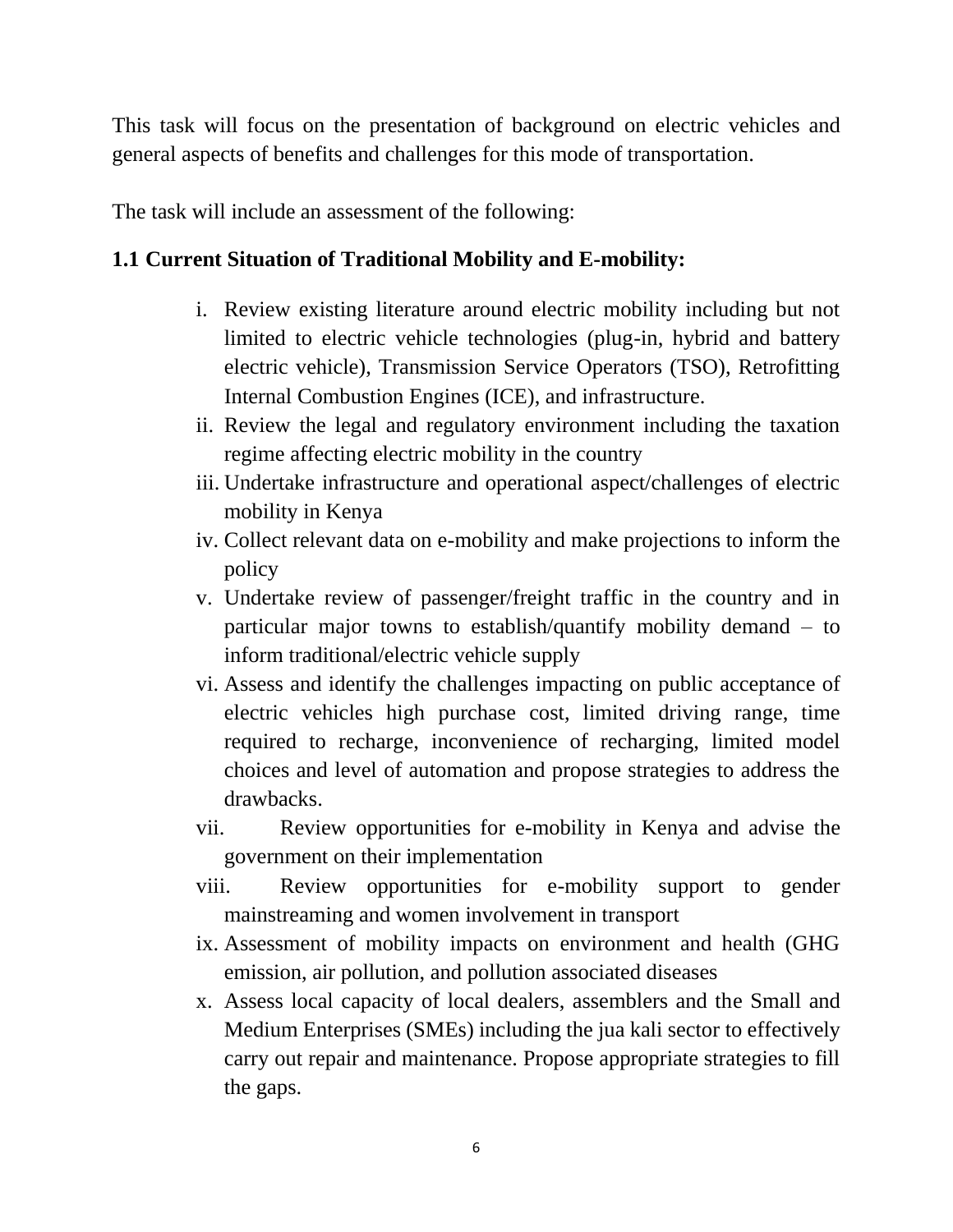#### **1.2 Governance and Stakeholder Analysis**

- a. Institutional settings and governance structures
- b. Existing mobility networks and interlinkages
- c. Coordination framework
- d. Relevant players (charging, vehicles, components, IT, energy, local manufacturing potential)

### **1.3 Policy, Including Fiscal and Non-Fiscal Incentives**

Possible socio-economic-environmental opportunities (Potential benefits and implication – including impact on Road Maintenance Fund)

- i. Market structure and regulation
- ii. Technical and Economic analysis Assess the impact of the drawbacks of electric vehicles to public acceptance by considering high purchase cost, limited driving range, time required to recharge, inconvenience of recharging, limited model choices and level of automation.
- iii. Evaluate the local manufacturing potential for electric vehicles and their components as well as industry financing requirement
- iv. Human capital development and jobs

## **1.4 Compilation of International Best Practice and Policies on Electric Mobility**

The Outputs of this task: Baseline report on e-mobility concept in Kenya, incorporating the results from activities 1.1-1.4.

## **Task 2: Electric Vehicles Forecasts and Implication on Power Sector (15 working days)**

This task will seek to clarify the implications of an increased EV uptake on electricity sector utilities and infrastructure. The consultants will be informed by among other sources, the results of ongoing studies that are looking into an integrated electric mobility scenarios analysis for the country and will therefore form a good basis for this task: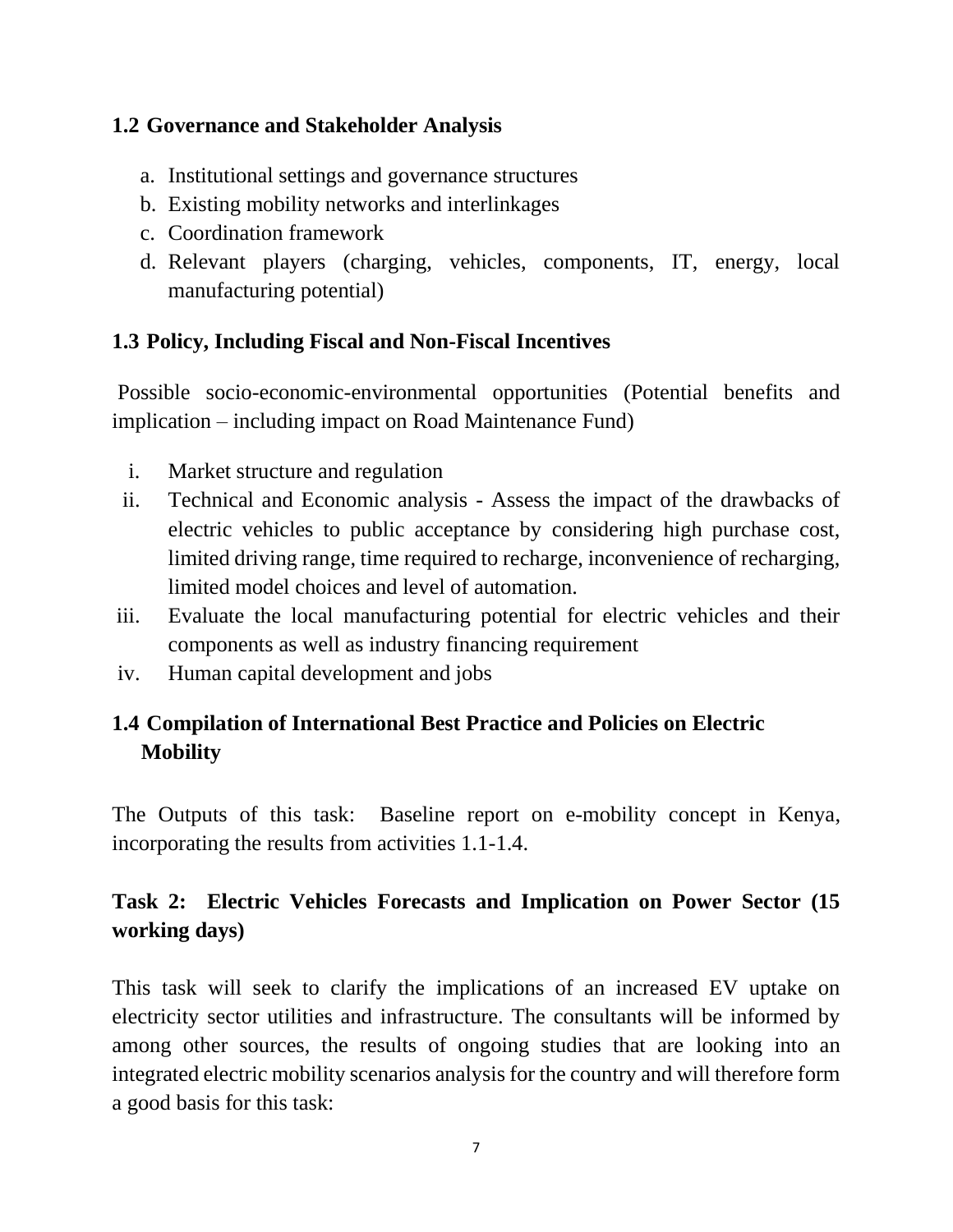- i. Supply-demand balance and energy mix (current and future) and expected evolution in costs of electricity
- ii. EV Deployment Forecasts and their electricity grid impacts (both energy and peak loads), including assessment of clustering impacts on the grid, especially need for upgrades at the local distribution level such as transformers
- iii. Electricity integrated resource/ distribution network planning for addressing needs of EVs and charging infrastructure (interface with advanced metering infrastructure {AMI} of utility)
- iv. Integration needs with respect to distributed renewable energy and energy storage infrastructure, demand response, and adaptive load control platforms
- v. Opportunities and challenges of EVs as distributed energy resources (smart/ controlled charging {V1G}, as well as bidirectional integration {V2G}), addressing electricity theft/ commercial losses
- vi. Dynamic pricing and managed charging, new actors (e.g. aggregators), new tariff designs
- vii. Charging infrastructure considerations
- viii. Mobile air-conditioning implications

Output: Report: E-mobility Concept Validation in Power Sector in Kenya

### **Task 3: Strategic Framework for E-mobility: Short- and Long-Term Actions to Promote and Sustain E-mobility in Kenya (45 working days)**

Under this task, the consultant will be expected to:

- i. Develop an electric mobility policy document with short, medium and long-term actions to promote and sustain e-mobility in Kenya including regulations, standards and proposals for County Government roles and frameworks around electric mobility
- ii. Develop a Strategic Implementation Plan for the policy clearly identifying lead actors and time frame
- iii. Advise on the best business delivery models for upscaling e-mobility: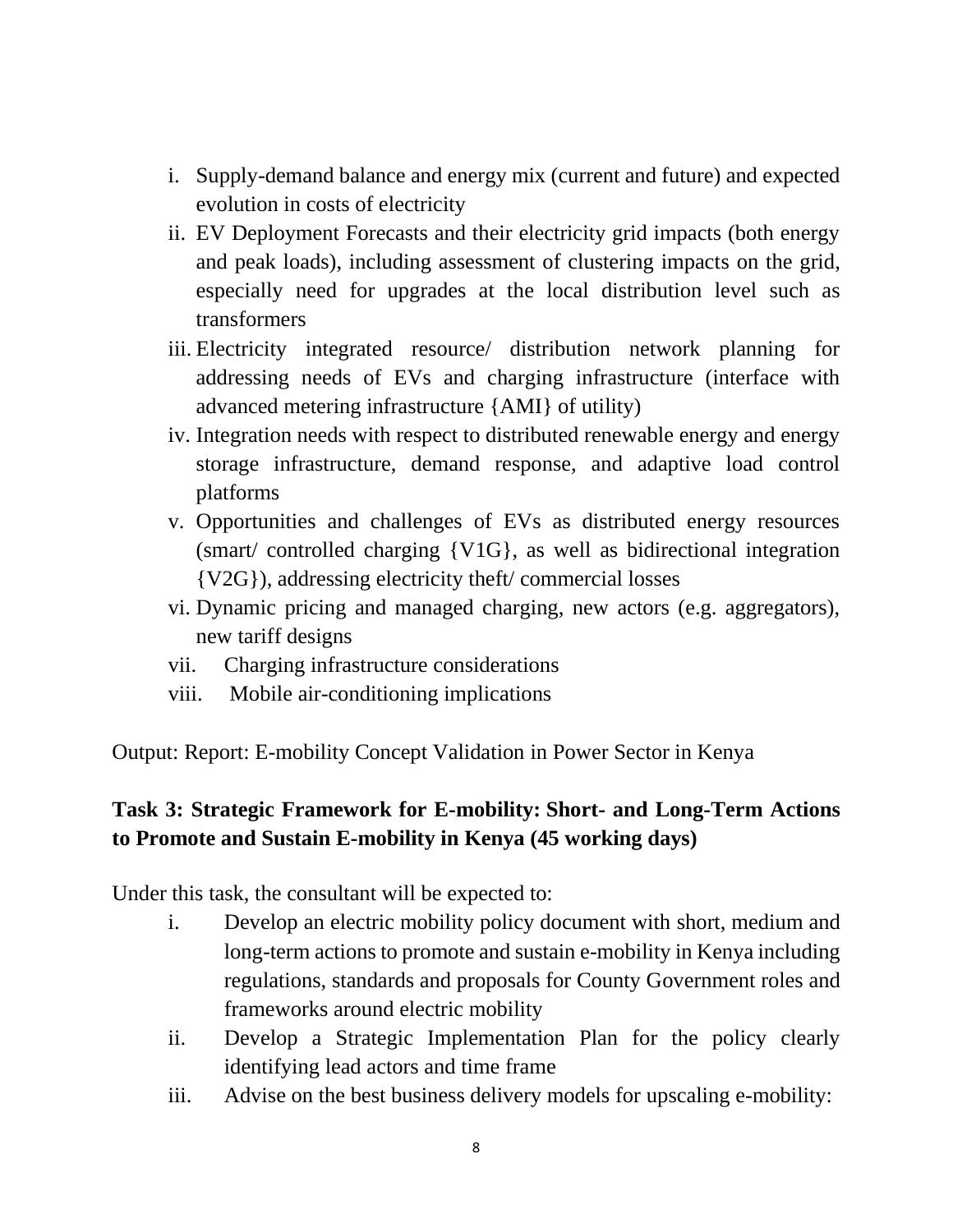- **-** Infrastructure in busy public spaces, government installations, privately owned investments such as malls for public transport vehicles, and personal vehicles
- **-** Regulatory and policy measures (including electricity licensing modalities, dynamic /Time of Use (ToU) electricity tariffs, EV industry policies)
- **-** Propose a mechanism for batteries disposal (E-waste management) to avoid their impact on environment
- **-** Propose inspection and maintenance standards
- iv. Develop a robust Communication Strategy that clearly identify measures such as public awareness campaign, display of EVs, demonstration, press releases, website for EVs related information that improve public awareness
- v. Develop proposals for financial incentives, innovative structures for private sector capital mobilization, investments for deployment, possible financial options for the potential electrification of transport
- vi. Prepare a capacity development strategy for public and private stakeholders to strengthen local decision makers for the development of the industry

**Expected outcome of this task:** Electric mobility policy document that includes short, medium and long-term actions with necessary regulatory framework, Strategic Implementation Plan, Communication Strategy, best business delivery models, proposals for financial incentives and innovative structures to promote e-mobility in Kenya, capacity building strategy on e-mobility in the transport sector.

## **Task 4: Dissemination and Report Thereof (15 Working days)**

Conduct wider dissemination of the Policy and the Strategic Implementation Plan and incorporate additional inputs. The task will include preparation of presentation materials, organize several (at least 7 counties) dissemination workshops and prepare recommendations for action

### **5.0 Duration**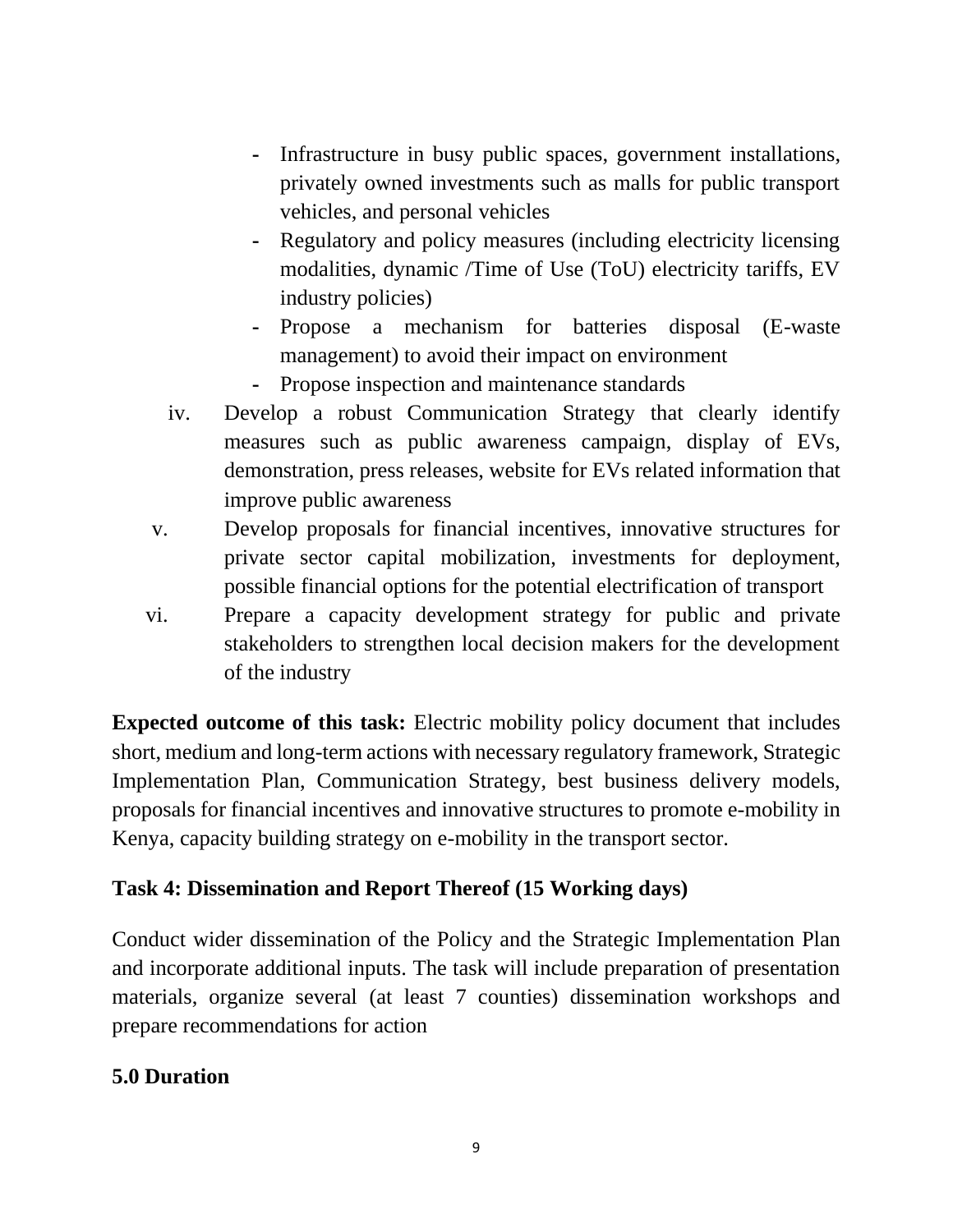The Consultant will complete the services within 6 calendar months from the time of contract signing. All data and reports from the study belong to the Client.

|  | <b>6.0 Deliverables Schedule</b> |
|--|----------------------------------|
|--|----------------------------------|

| <b>S. No.</b> | Deliverable (10 hard copies and soft copy)          | <b>Timelines</b>                                  |
|---------------|-----------------------------------------------------|---------------------------------------------------|
| 1.            | <b>Inception Report</b>                             | $\overline{2}$<br>weeks<br>after                  |
|               | will present the methodology to carry out           | commencement                                      |
|               | the assignment and timelines, and identify          |                                                   |
|               | information gaps, challenges and need for           |                                                   |
|               | guidance required from the Government               |                                                   |
|               |                                                     |                                                   |
| 2.            | Inception Workshop - to in addition provide         | Within one week after                             |
|               | clarity of the assignment to stakeholders           | submission<br>of<br>the                           |
|               |                                                     | <b>Inception Report</b>                           |
| 3.            | Interim Report containing a succinct analysis of    | 6 weeks from submission                           |
|               | critical information relevant for development of    | of Inception Report                               |
|               | an electric mobility policy. This report will       |                                                   |
|               | combine inputs from task 1 and 2 (Baseline          |                                                   |
|               | report on e-mobility concept in Kenya $+ E$ -       |                                                   |
|               | mobility Concept Validation in Power Sector in      |                                                   |
|               | Kenya).                                             |                                                   |
| 4.            | Validation Workshop – on Interim Report             | Within two<br>weeks<br>$\sigma$                   |
|               |                                                     | submission of the Interim                         |
|               |                                                     | Report                                            |
| 5.            | i. Draft electric mobility policy with clearly      | weeks<br>$\overline{\mathcal{L}}$<br>after<br>the |
|               | articulated issues and is informed by inputs from   | validation workshop                               |
|               | the background information and stakeholder          |                                                   |
|               | feedback (task 3)                                   |                                                   |
|               | ii.<br>implementation<br>Strategic<br>plan,         |                                                   |
|               | Strategy, capacity<br>Communication<br>building     |                                                   |
|               | strategy, for the electric mobility policy (task 3) |                                                   |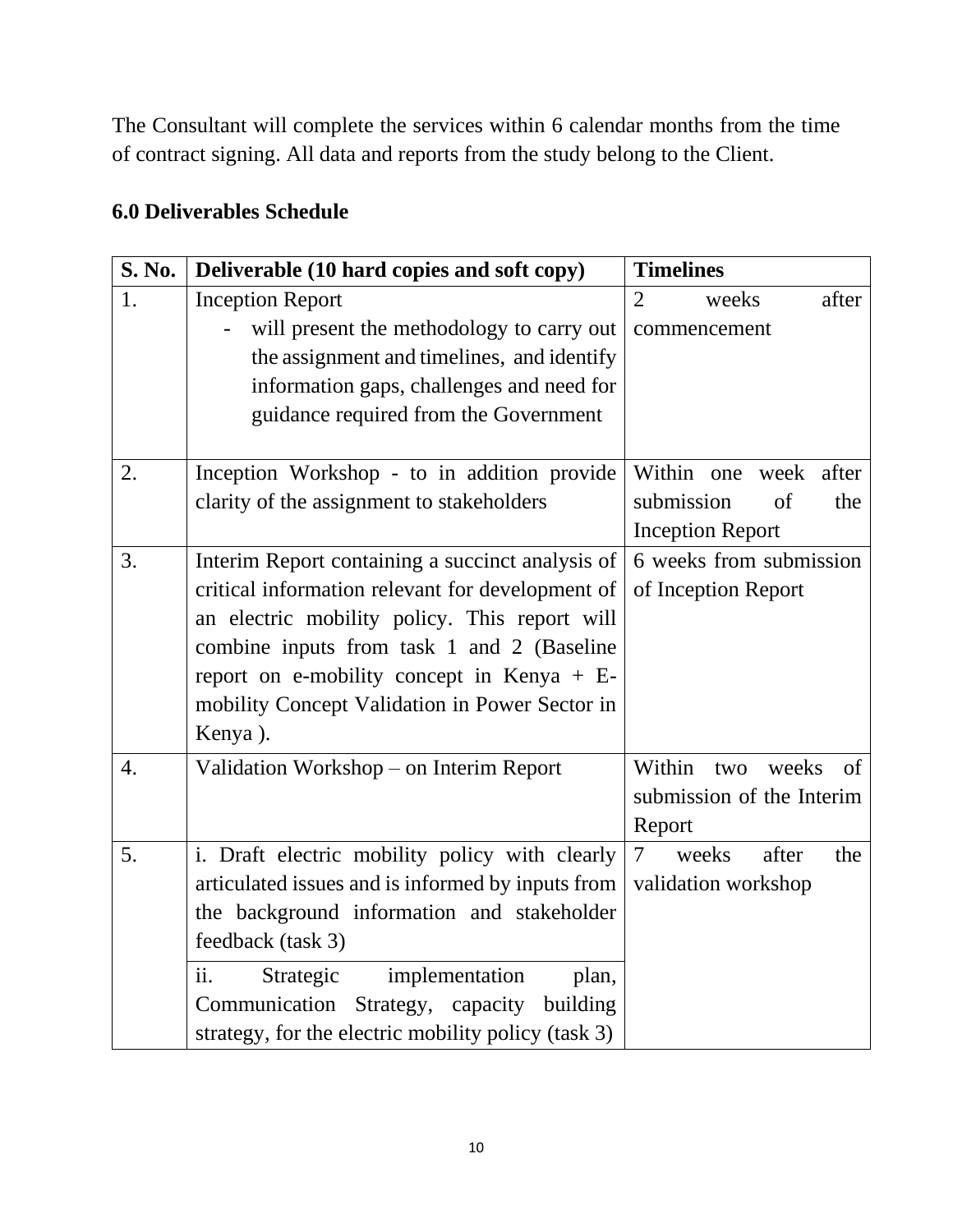| 6. | <b>Validation Workshop</b>                          | Within one week after       |
|----|-----------------------------------------------------|-----------------------------|
|    |                                                     | submission of the draft     |
|    |                                                     | policy                      |
| 7. | Draft Final Reports - Policy Document,              | One week after workshop     |
|    | <b>Implementation Plan</b>                          |                             |
| 8. | Dissemination Workshops and Report (task 4)         | Two<br>from<br>weeks        |
|    |                                                     | submission and Report in    |
|    |                                                     | after<br>week<br>the<br>one |
|    |                                                     | workshops                   |
| 9. | Policy<br>Final<br>Document,<br>Reports<br>$\equiv$ | after<br>One<br>week        |
|    | <b>Implementation Plan</b>                          | workshops                   |

### **7.0 Logistics and Facilities**

The Consultant will be responsible for providing all the necessary resources to carry out the Services including office, office equipment and other requisite logistics.

Consulting firms are requested to submit as part of their technical proposal, a contingency plan detailing how they will continue the performance of the Contract with a minimum of delay, interruption or other disruption in the event of a security or health and safety event which affects their ability to perform the services.

### **8.0 Reporting and Client Input**

- i. The Consultant will report to the Principal Secretary of State Department for Transport
- ii. There shall be an Electric Mobility Multi-Agency Team to oversee the study deliverables with the Director Road and Rail as the chair and Principal Economist as the contact person
- iii. The client will facilitate access to reports and available data relevant to the assignment
- iv. The client will review the study reports submitted and organize validation workshops within one week of receipt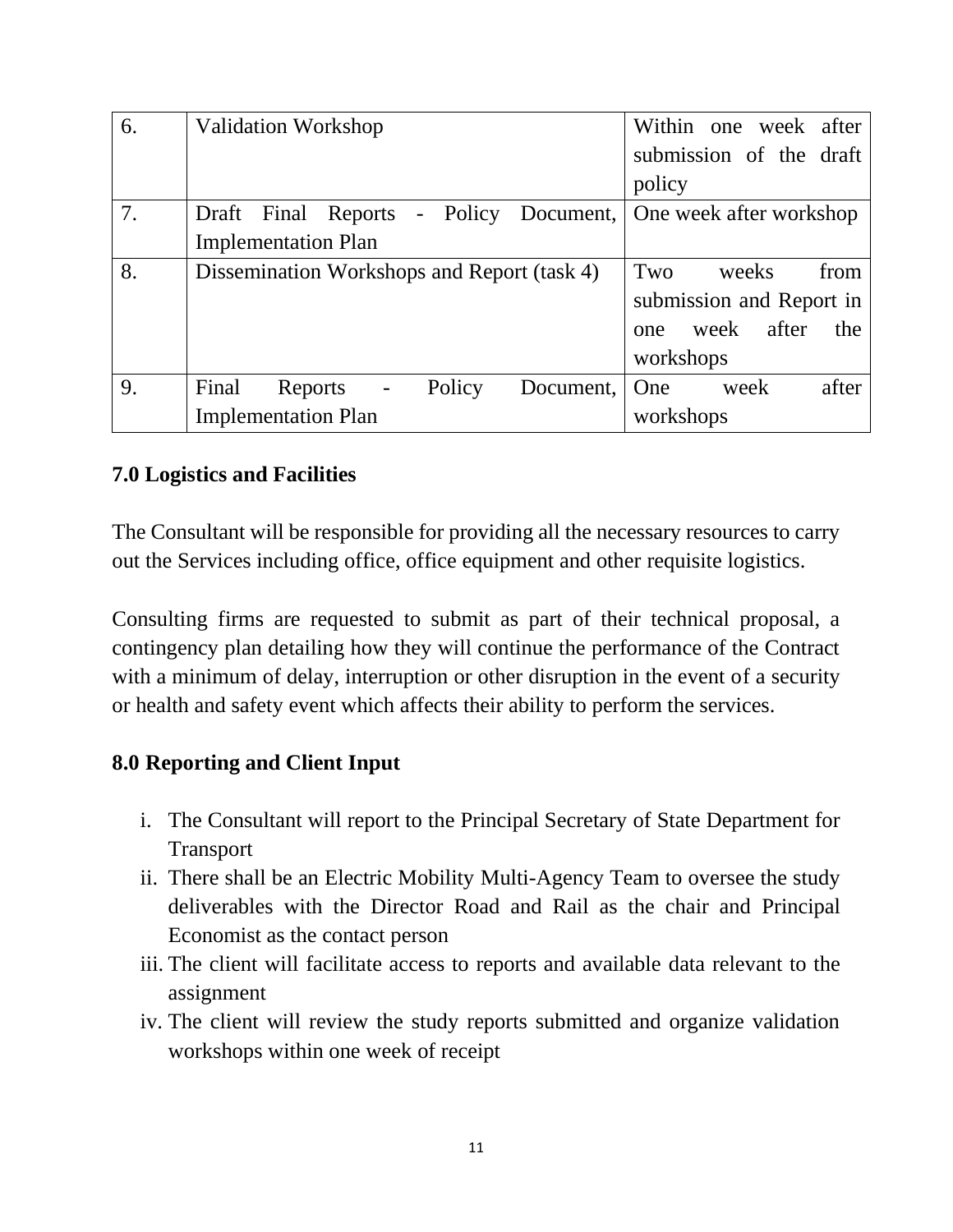v. The Client will facilitate communication between the Consultant and relevant Government Agencies

### **9.0 Professional Qualifications**

The Consultant/Consortium should have the following qualifications:

- Demonstrated track record of at least 10 years of working experience on transport systems/projects specifically in multimodal transport planning including public transport

- Substantial expertise in legal/regulatory, policy and institutional frameworks

- Communication skills in English, as demonstrated by project delivery in English, are a must

- Strategy to carry out the scope of work in light of the ongoing COVID-19 Pandemic

- Demonstration of a strong understanding of the electric vehicle industry, policy and market environment as well as experience in e-mobility, e-mobility business models, charging infrastructure, the energy sector and experience in Kenya and/or East Africa will be an added advantage

The consultant shall mobilize for this study the following key personnel:

### i.**Transport Economist and Overall Project Lead**

This person will have:

- **-** A minimum Masters degree in Transport Economics or a related field with at least 10 years of experience in the economic and financial evaluation of transport infrastructure projects, demand estimation, analysis of public transport investments, transport policy, cost recovery system
- **-** In-depth knowledge that will enable him to undertake various analyses to assess the impact of electric mobility on energy sector
- **-** Good experience in economic evaluation of transport systems and undertaking baseline and feasibility studies
- **-** Experience in conducting market research and working with policymakers/regulators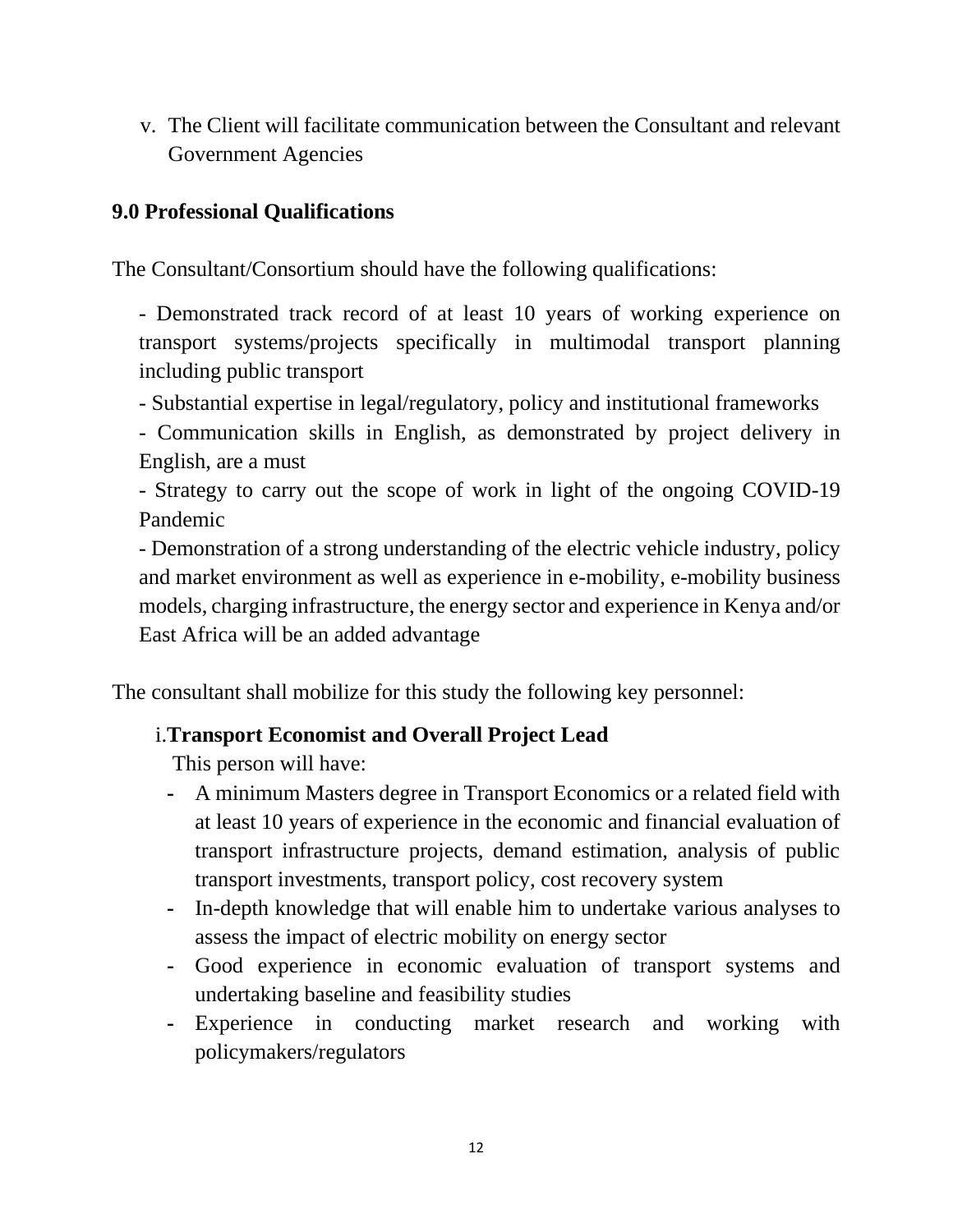- **-** Good understanding of appraisal in the increasingly important publicprivate financing investment arrangements, preferably in a 'developing country' context
- **-** Familiarity with global electric vehicle landscape is a plus

## ii.**Policy and Regulatory Expert**

This person will:

- **-** Have a minimum of a Master's degree in law, public policy, economics/planning or any other related field with at least 10 years of working experience in policy, planning and regulation setting specifically within the transport sector
- **-** Have a good knowledge of the legal and regulatory environment of the transport sector
- **-** Have a good experience in legal, institutional and policy analysis and formulation
- **-** Have a better understanding and practical experience in analysis of the impact of various legal/regulatory interventions related to transport systems
- **-** Having a good understanding and experience in legal and regulatory aspects pertaining to electric mobility is a plus
- **-** Knowledge of the regional/national context will be an added advantage
- **-** Familiarity with global electric vehicle and mobility landscape is a plus

## iii. **Energy Expert**

This person will have:

- **-** Minimum of a master's degree in one or more of the following fields: electrical engineering, mechanical engineering, power system engineering, automotive engineering, environmental sciences or a closely related field
- **-** A minimum of 10 years working in the energy sector and with at least 3 years' experience in transport system
- **-** Good experience in assessing: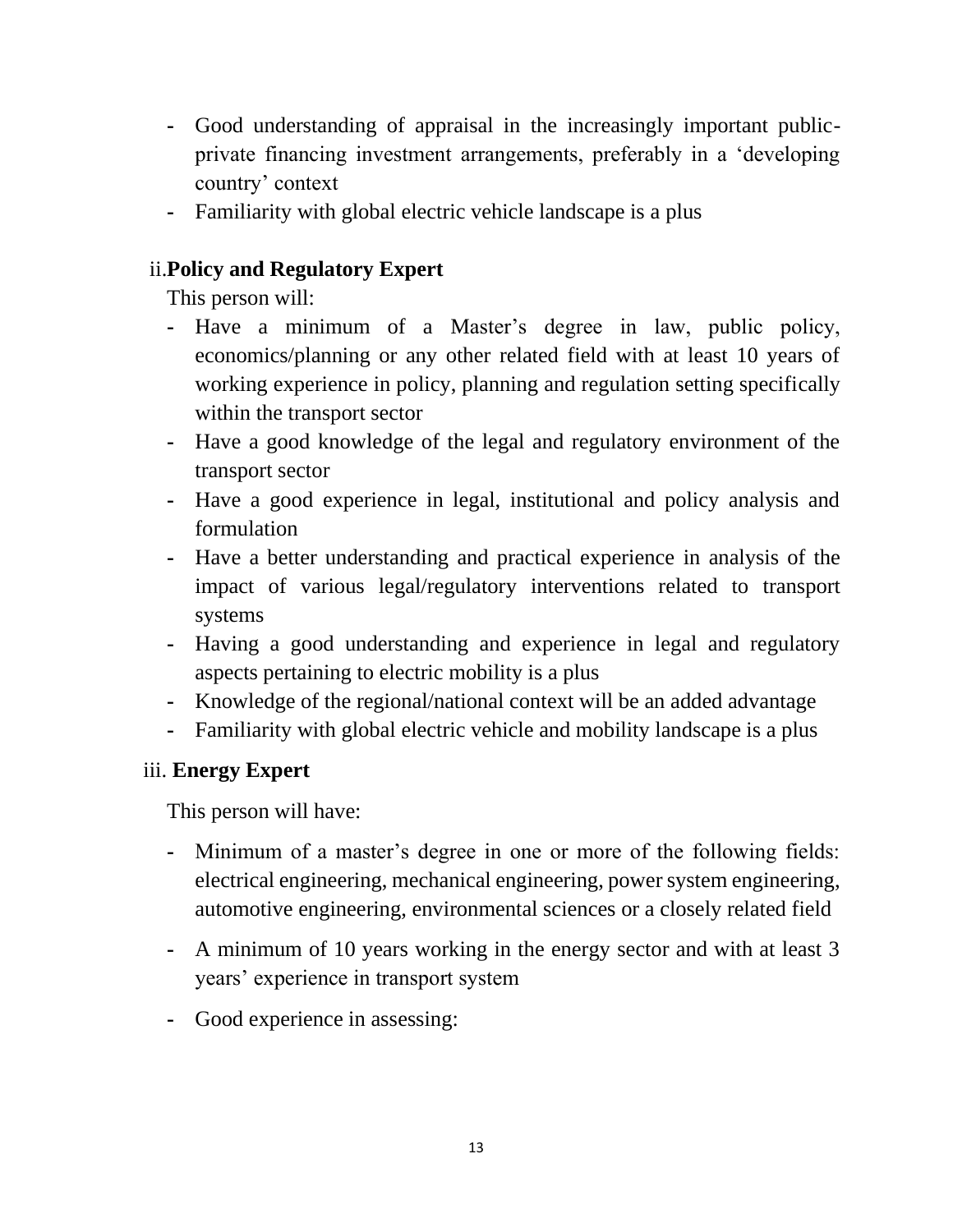- i. The impacts on power supply-demand balance, load flow analysis, infrastructure technical and commercial losses assessment, at both transmission and distribution levels;
- ii. The need for grid reinforcement and upgrades including generation, storage, transmission and distribution systems, measuring devices, transformers, and load management tools.
- **-** Experience in power sector financial modelling is highly encouraged
- **-** Experience in technical assessment of vehicles, electricity generation, use, alternatives and options development; practical experience in improving efficiency of vehicles; practical experience in vehicle energy consumption.
- **-** Familiarity with global electric vehicle and mobility landscape is a plus

In addition to the above key staff, the winning bid should be able to demonstrate the following expertise:

- i. **Gender/Social Development Expertise** having advised public institutions/NGOs/ private companies operating in the infrastructure space in emerging markets on gender and other social development issues; understanding of gender issues as they pertain to public transport and micromobility operations; experience particularly in development of data collection approach with a gender and socio-economic lens.
- ii.**Disability Expert**  have experience in carrying out disability assessment in the infrastructure sector. Experience working with disability civil society organizations.
- iii. **Spatial Analysis** experience in analysis and synthesis of spatial data in production of scenario maps used in information of policy; demonstrated experience in application of GIS and remote sensing tools and GPS techniques in spatial planning in transport network planning
- iv. **Business Model Development**  financial and business modelling expertise for transport infrastructure projects using limited resource financing. Knowledge of emerging markets' PPP infrastructure deals and having experience of working for a commercial enterprise in a capacity of an Investment Officer. Experience in electric mobility or micro mobility business model development is a plus